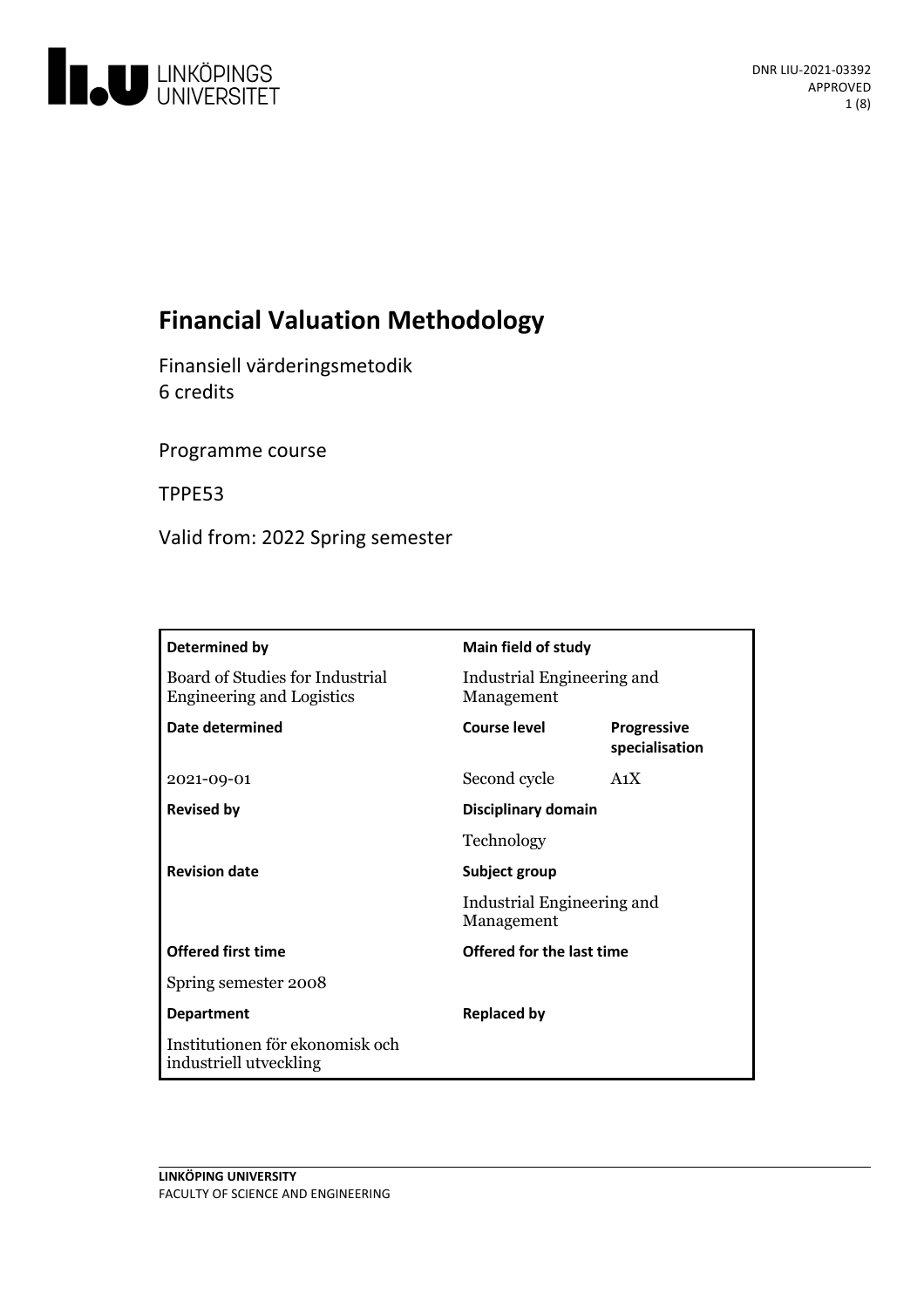## Course offered for

- Master of Science in Industrial Engineering and Management
- Master of Science in Industrial Engineering and Management International
- Master of Science in Applied Physics and Electrical Engineering International
- Master's Programme in Mathematics
- Master of Science in Applied Physics and Electrical Engineering

## Prerequisites

Introductory courses in statistics, probability theory, and financial theory (Corporate Finance and/or Financial Markets and Instruments, and Financial Risk Management or comparable courses). An introductory course in stochastic processes is recommended.

## Intended learning outcomes

The main aim of the course is to provide knowledge on an advanced level on financial valuation methodologies, mainly concerning contingent claims. After the course the student should be able to derive the Black-Scholes-Merton partial differential equation and to price exotic options using numerical techniques. Another objective is to provide insights into yield-curve modeling, specifically short rate models and the Heath-Jarrow-Morton framework.

## Course content

Introduction to continuous stochastic processes and stochastic calculus. Option valuation in continuous time. Black-Sholes and alternative option models. Exotic options. Change of probability measure. Risk neutral valuation. Numerical methods for valuing derivatives. Models of the term structure ofinterest rates and valuation of interest rate derivatives.

# Teaching and working methods

The teaching is organized in lectures, seminars and problem sessions. The seminars will be used for presentations and discussions of the group assignments. The problem sessions aim to support the students in the learning of the course material.

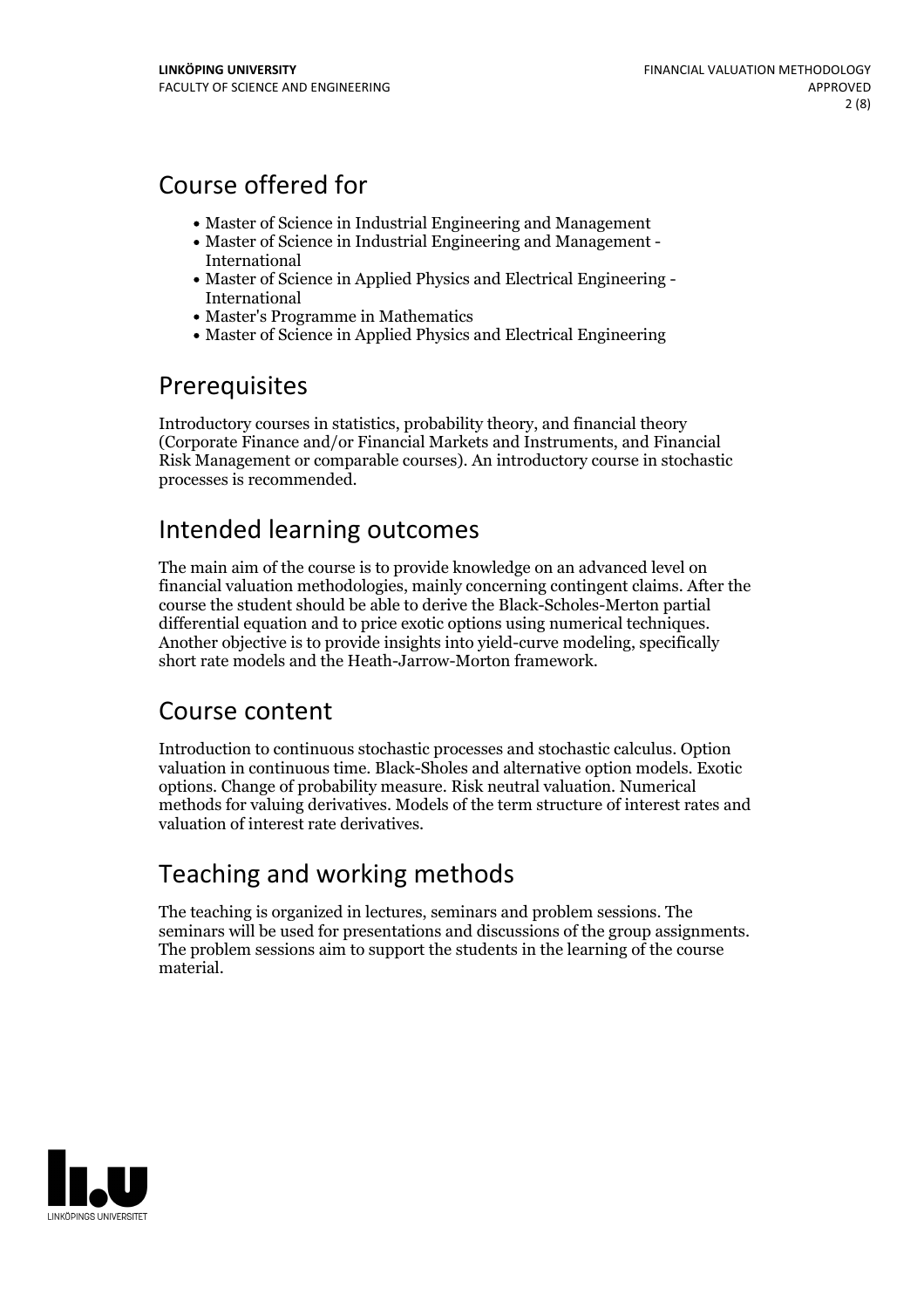## Examination

| TEN <sub>1</sub> | Written examinations | 4 credits | U, 3, 4, 5 |
|------------------|----------------------|-----------|------------|
| UPG <sub>2</sub> | Assignments          | 2 credits | U.G        |

## Grades

Four-grade scale, LiU, U, 3, 4, 5

# Other information

Supplementary courses: Financial optimization

### **About teaching and examination language**

The teaching language is presented in the Overview tab for each course. The examination language relates to the teaching language as follows:

- If teaching language is "Swedish", the course as a whole could be given in Swedish, or partly in English. Examination language is Swedish, but parts
- of the examination can be in English. If teaching language is "English", the course as <sup>a</sup> whole is taught in English. Examination language is English. If teaching language is "Swedish/English", the course as <sup>a</sup> whole will be
- taught in English if students without prior knowledge of the Swedish language participate. Examination language is Swedish or English depending on teaching language.

### **Other**

The course is conducted in a manner where both men's and women's experience and knowledge are made visible and developed.

The planning and implementation of a course should correspond to the course syllabus. The course evaluation should therefore be conducted with the course syllabus as a starting point.

If special circumstances prevail, the vice-chancellor may in a special decision specify the preconditions for temporary deviations from this course syllabus, and delegate the right to take such decisions.

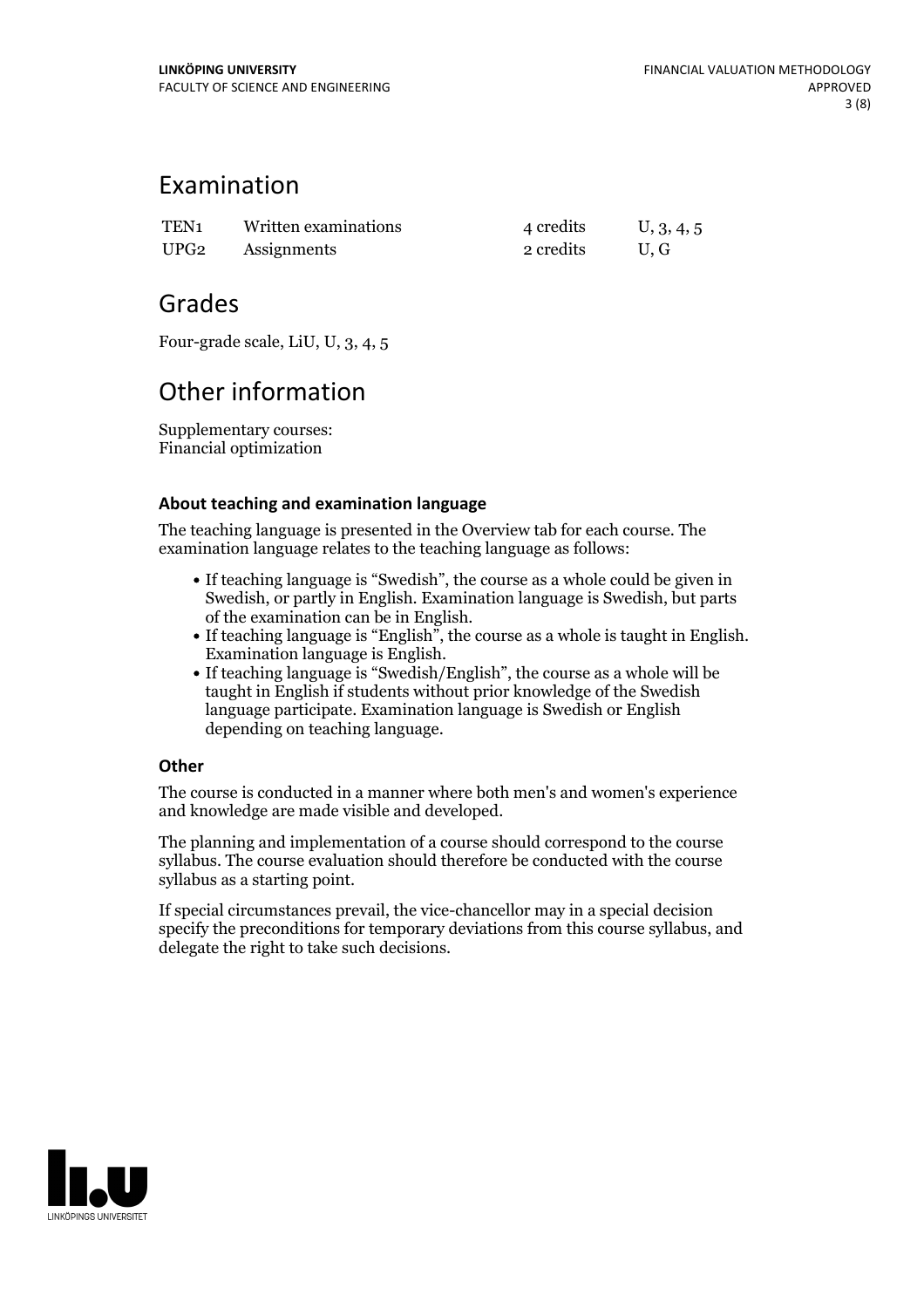## **Common rules**

### Course syllabus

A syllabus must be established for each course. The syllabus specifies the aim and contents of the course, and the prior knowledge that a student must have in order to be able to benefit from the course.

## Timetabling

Courses are timetabled after a decision has been made for this course concerning its assignment to a timetable module.

### Interruption in and deregistration from a course

The LiU decision, Guidelines concerning confirmation of participation in education (Dnr LiU-2020-02256), states that interruptions in study are to be recorded in Ladok. Thus, all students who do not participate in a course for which they have registered must record the interruption, such that the registration on the course can be removed. Deregistration from or interrupting a course is carried out using <sup>a</sup> web-based form: https://www.lith.liu.se/for- [studenter/kurskomplettering?l=en.](https://www.lith.liu.se/for-studenter/kurskomplettering?l=en)

## Cancelled courses and changes to the course syllabus

Courses with few participants (fewer than 10) may be cancelled or organised in a manner that differs from that stated in the course syllabus. The Dean is to deliberate and decide whether a course is to be cancelled or changed from the course syllabus.

## Guidelines relating to examinations and examiners

For details, see Guidelines for education and examination for first-cycle and second-cycle education at Linköping University, Dnr LiU-2020-04501 [\(http://styrdokument.liu.se/Regelsamling/VisaBeslut/917592\)](http://styrdokument.liu.se/Regelsamling/VisaBeslut/917592).

An examiner must be employed as a teacher at LiU according to the LiU Regulations for Appointments, Dnr LiU-2021-01204 [\(https://styrdokument.liu.se/Regelsamling/VisaBeslut/622784](https://styrdokument.liu.se/Regelsamling/VisaBeslut/622784)). For courses in second-cycle, the following teachers can be appointed as examiner: Professor (including Adjunct and Visiting Professor), Associate Professor (including Adjunct), Senior Lecturer (including Adjunct and Visiting Senior Lecturer), Research Fellow, or Postdoc. For courses in first-cycle, Assistant Lecturer (including Adjunct and Visiting Assistant Lecturer) can also be appointed as examiner in addition to those listed for second-cycle courses. In exceptional cases, a Part-time Lecturer can also be appointed as an examiner at both first- and second cycle, see Delegation of authority for the Board of Faculty of Science and Engineering.

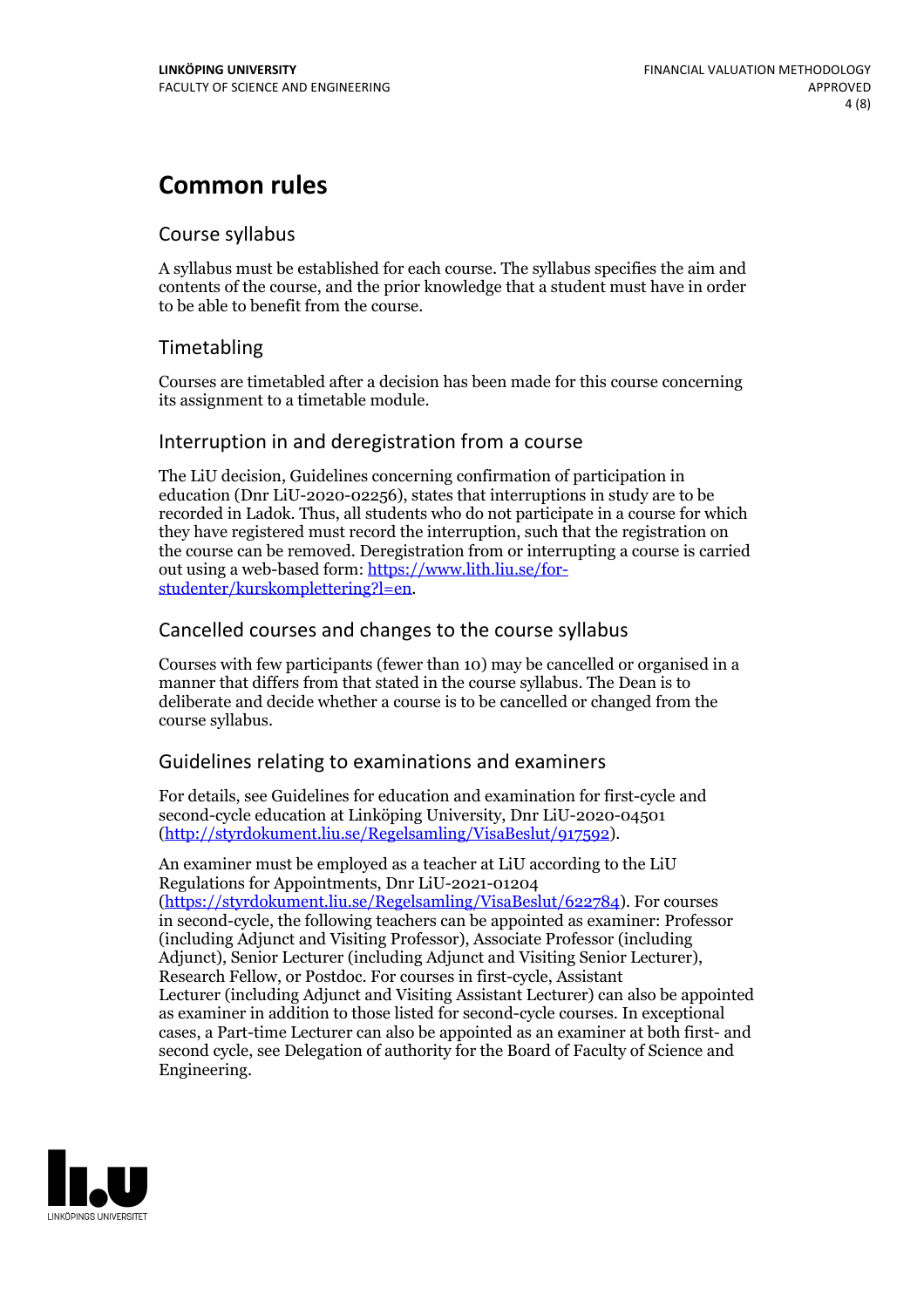## Forms of examination

#### **Principles for examination**

Written and oral examinations and digital and computer-based examinations are held at least three times a year: once immediately after the end of the course, once in August, and once (usually) in one of the re-examination periods. Examinations held at other times are to follow a decision of the faculty programme board.

Principles for examination scheduling for courses that follow the study periods:

- courses given in VT1 are examined for the first time in March, with re-examination in June and August
- courses given in VT2 are examined for the first time in May, with re-examination in August and October
- courses given in HT1 are examined for the first time in October, with re-examination in January and August
- courses given in HT2 are examined for the first time in January, with re-examination in March and in August.

The examination schedule is based on the structure of timetable modules, but there may be deviations from this, mainly in the case of courses that are studied and examined for several programmes and in lower grades (i.e. 1 and 2).

Examinations for courses that the faculty programme board has decided are to be held in alternate years are held three times during the school year in which the course is given according to the principles stated above.

Examinations for courses that are cancelled orrescheduled such that they are not given in one or several years are held three times during the year that immediately follows the course, with examination scheduling that corresponds to the scheduling that was in force before the course was cancelled or rescheduled.

When a course, or a written examination (TEN, DIT, DAT), is given for the last time, the regular examination and two re-examinations will be offered. Thereafter, examinations are phased out by offering three examinations during the following academic year at the same times as the examinations in any substitute course. If there is no substitute course, three examinations will be offered during re- examination periods during the following academic year. Other examination times are decided by the faculty programme board. In all cases above, the examination is also offered one more time during the academic year after the following, unless the faculty programme board decides otherwise. In total, 6 re-examinations are offered, of which 2 are regular re-examinations. In the examination registration system, the examinations given for the penultimate time and the last time are denoted.

If a course is given during several periods of the year (for programmes, or on different occasions for different programmes) the faculty programme board or boards determine together the scheduling and frequency of re-examination occasions.

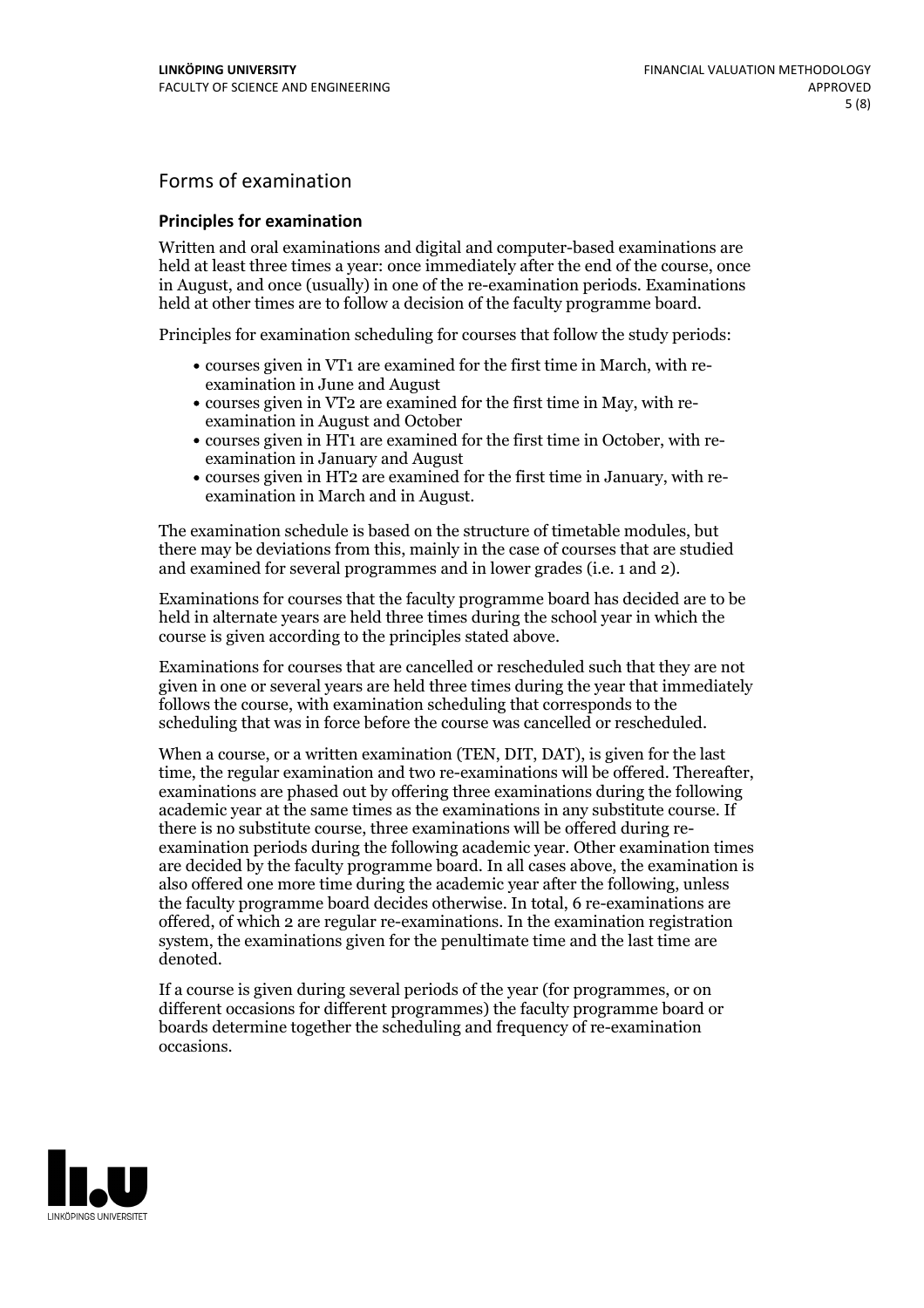#### **Retakes of other forms of examination**

Regulations concerning retakes of other forms of examination than written examinations and digital and computer-based examinations are given in the LiU guidelines for examinations and examiners, [http://styrdokument.liu.se/Regelsamling/VisaBeslut/917592.](http://styrdokument.liu.se/Regelsamling/VisaBeslut/917592)

#### **Course closure**

For Decision on Routines for Administration of the Discontinuation of Educational Programs, Freestanding Courses and Courses in Programs, see DNR LiU-2021-04782. After a decision on closure and after the end of the discontinuation period, the students are referred to a replacement course (or similar) according to information in the course syllabus or programme syllabus. If a student has passed some part/parts of a closed program course but not all, and there is an at least partially replacing course, an assessment of crediting can be made. Any crediting of course components is made by the examiner.

#### **Registration for examination**

In order to take an written, digital or computer-based examination, registration in advance is mandatory, see decision in the university's rule book [https://styrdokument.liu.se/Regelsamling/VisaBeslut/622682.](https://styrdokument.liu.se/Regelsamling/VisaBeslut/622682) An unregistered student can thus not be offered a place. The registration is done at the Student Portal or in the LiU-app during the registration period. The registration period opens 30 days before the date of the examination and closes 10 days before the date of the examination. Candidates are informed of the location of the examination by email, four days in advance.

#### **Code of conduct for students during examinations**

Details are given in a decision in the university's rule book: <http://styrdokument.liu.se/Regelsamling/VisaBeslut/622682>.

#### **Retakes for higher grade**

Students at the Institute of Technology at LiU have the right to retake written examinations and digital and computer-based examinations in an attempt to achieve a higher grade. This is valid for all examination components with code "TEN", "DIT" and "DAT". The same right may not be exercised for other examination components, unless otherwise specified in the course syllabus.

A retake is not possible on courses that are included in an issued degree diploma.

#### **Grades**

The grades that are preferably to be used are Fail (U), Pass (3), Pass not without distinction  $(4)$  and Pass with distinction  $(5)$ .

- Grades U, 3, 4, 5 are to be awarded for courses that have written or digital examinations.<br>• Grades Fail (U) and Pass (G) may be awarded for courses with a large
- degree of practical components such as laboratory work, project work and

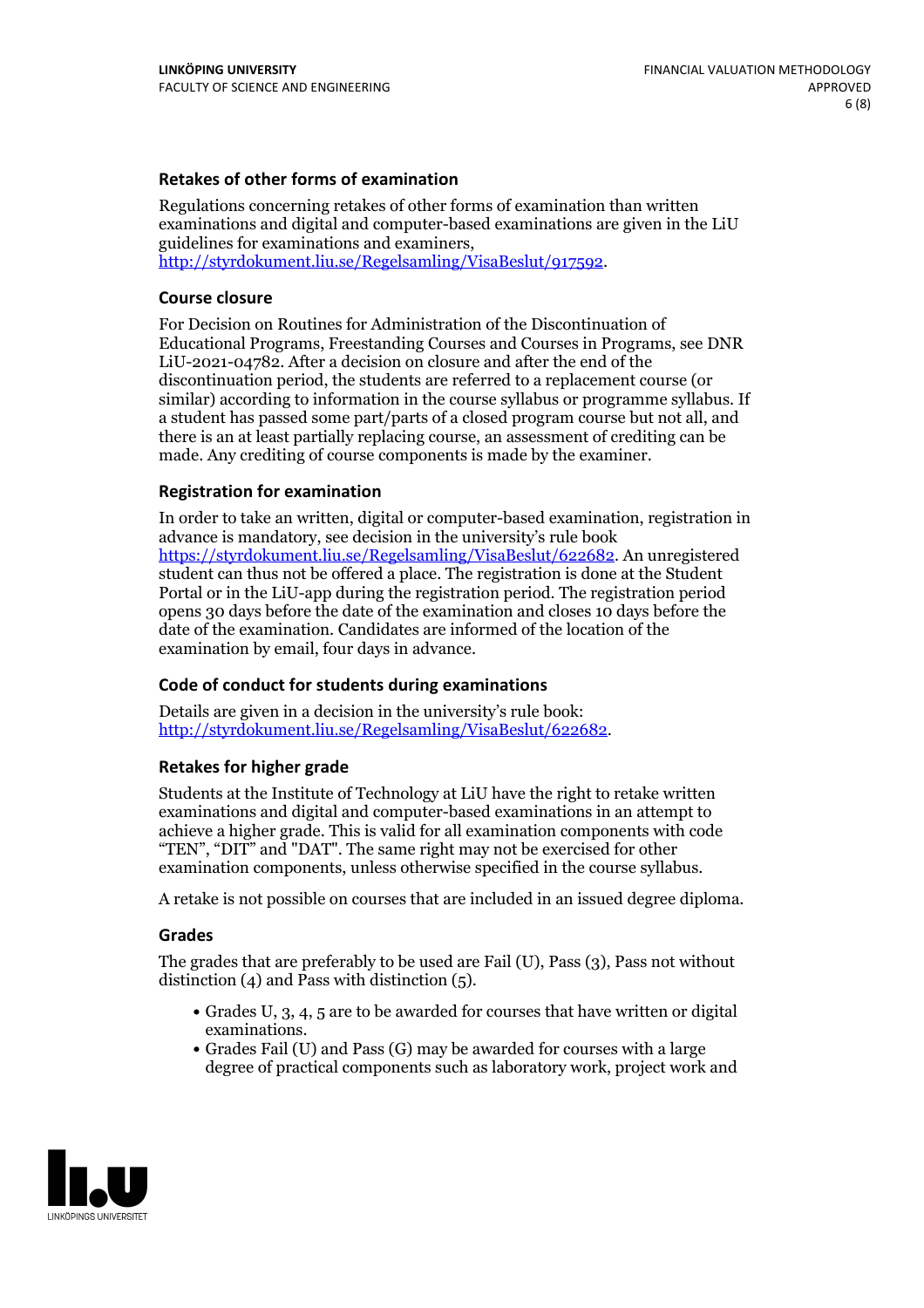group work.<br>• Grades Fail (U) and Pass (G) are to be used for degree projects and other independent work.

### **Examination components**

The following examination components and associated module codes are used at the Faculty of Science and Engineering:

- Grades U, 3, 4, 5 are to be awarded for written examinations (TEN) and
- digital examinations (DIT).<br>• Examination components for which the grades Fail (U) and Pass (G) may be awarded are laboratory work (LAB), project work (PRA), preparatory written examination (KTR), digital preparatory written examination (DIK), oral examination (MUN), computer-based examination (DAT), home
- assignment (HEM), and assignment (UPG).<br>• Students receive grades either Fail (U) or Pass (G) for other examination components in which the examination criteria are satisfied principally through active attendance such as tutorial group (BAS) or examination item
- (MOM).<br>• Grades Fail (U) and Pass (G) are to be used for the examination components Opposition (OPPO) and Attendance at thesis presentation (AUSK) (i.e. part of the degree project).

In general, the following applies:

- 
- Mandatory course components must be scored and given <sup>a</sup> module code. Examination components that are not scored, cannot be mandatory. Hence, it is voluntary to participate in these examinations, and the voluntariness must be clearly stated. Additionally, if there are any associated conditions to
- the examination component, these must be clearly stated as well.<br>• For courses with more than one examination component with grades U,3,4,5, it shall be clearly stated how the final grade is weighted.

For mandatory components, the following applies (in accordance with the LiU Guidelines for education and examination for first-cycle and second-cycle education at Linköping University,<br>[http://styrdokument.liu.se/Regelsamling/VisaBeslut/917592\)](http://styrdokument.liu.se/Regelsamling/VisaBeslut/917592):

If special circumstances prevail, and if it is possible with consideration of the nature of the compulsory component, the examiner may decide to replace the compulsory component with another equivalent component.

For possibilities to alternative forms of examinations, the following applies (in accordance with the LiU Guidelines for education and examination for first-cycle [http://styrdokument.liu.se/Regelsamling/VisaBeslut/917592\)](http://styrdokument.liu.se/Regelsamling/VisaBeslut/917592):

If the LiU coordinator for students with disabilities has granted a student the right to an adapted examination for a written examination in an examination hall, the student has the right to it.